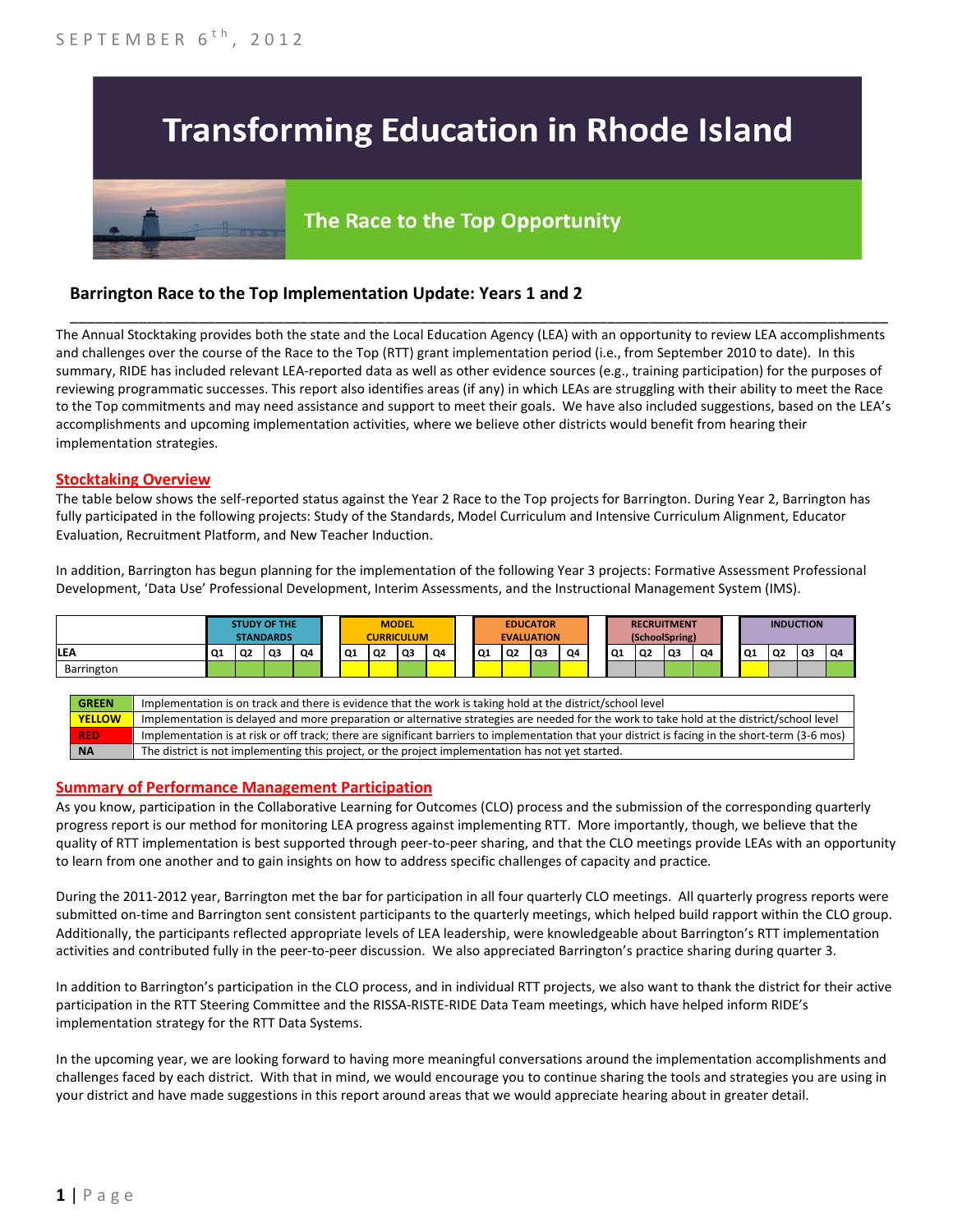#### **System of Support 1: Standards and Curriculum**

As of July 2012, Barrington is on-track against the System of Support 1 Year 1 and Year 2 commitments and tasks for Race to the Top, reflected in the tables below. Based on the quarterly progress reports submitted by Barrington, we have assessed the district as 'on track', 'delayed' or 'off track/at risk' on each task utilizing the criteria described on page 1 of this report.

| <b>Study of the Standards</b>                                   | Year 1:<br>SY10-11 | Year 2:<br>SY11-12 |  |
|-----------------------------------------------------------------|--------------------|--------------------|--|
| Identify educators to participate in the Study of the Standards | $X^*$              |                    |  |
| Specify names and invite participants                           |                    |                    |  |
| Coordinate schedule with RIDE for all participants              |                    |                    |  |
| Complete planned educator training                              | $\mathbf{\Lambda}$ |                    |  |

*\*Please note: the 'x' in the above table represents the anticipated completion timeline set by RIDE, not when the district completed the task.*

| Intensive Curriculum Alignment and Model Curriculum Development                                                                                                                                                                                           |   |   | Year 2:<br>SY11-12 |
|-----------------------------------------------------------------------------------------------------------------------------------------------------------------------------------------------------------------------------------------------------------|---|---|--------------------|
| Develop and communicate a multi-year Transition Plan for the Common Core State Standards implementation, including clear<br>expectations for school level transition benchmarks and a plan for developing a curriculum aligned to the CCSS in grades K-12 | x | x | ⋏                  |
| Identify opportunities for educators to work collaboratively to deepen understanding of CCSS (e.g. Common Planning Time, grade<br>level team, department meetings, faculty meetings)                                                                      |   | x |                    |
| Conduct analyses of each core curricula to ensure that each is aligned to standards, guaranteed and viable                                                                                                                                                | x |   |                    |
| ldentify which, if any, curriculum development is needed as well as the method by which curriculum will be developed (i.e. Model<br>Curriculum with the Charles A. Dana Center, through an LEA cohort, or individually)                                   | x | x |                    |
| Create implementation plan, including the identification of aligned resources, to support roll out of new curricula                                                                                                                                       |   | x | x                  |
| Develop curriculum aligned to the Common Core State Standards, including participation in Dana Center curriculum writing and<br>leadership sessions (if applicable)                                                                                       |   |   |                    |

As noted in Barrington's quarterly progress reports, the district met their RTT goals (i.e., 4 per building) for sending educators to the Study of the Standards training sessions. Additionally, Barrington distributed the Standards guidebooks to all teachers at the start of the 2011- 2012 school year.

Barrington utilized professional development days to have ELA, Social Studies, and mathematics educators work collaboratively to examine the new Common Core State Standards (CCSS). The district also organized math and ELA committees to communicate with the school community about the new standards, including the option of broadcasting district presentations live and the posting on the district website. Additionally, the district has attended supplemental professional development geared towards increasing readiness to transition through focusing on text complexity, developing text-dependent questions, and deepening understanding of the mathematics standards.

Barrington has made significant progress against implementing a guaranteed and viable curriculum aligned to the new Common Core State Standards. During the 2011-2012 school year, Barrington completed writing math curriculum aligned to the CCSS and began to write ELA curriculum. To support the curriculum writing work, Barrington hired an outside consultant to assist the curriculum writers and mapping of the two curriculum areas. We appreciated that, during the quarter 3 CLO meeting, Barrington shared some of the tools that they have used to create efficiency in the district's transition to the CCSS.

In their quarterly progress reports, Barrington noted that they have encountered the following challenges around this work:

- Creating math and ELA educator teams who will work collaboratively to oversee and assist in the rollout of CCSS
- Informing stakeholders (e.g., the school community) about the Common Core State Standards
- Budget constraints impact ability to provide instructional support materials for all grades to support two new curricula

We want to commend Barrington on their collaboration (both in-district and cross-district) around resources and strategies that will deepen educator understanding of the new Common Core State Standards and accelerate the implementation of the new standards at the classroom level. We hope that you will take the opportunity to share the curriculum materials you are developing with your fellow CLO colleagues during upcoming meetings, or with all districts through the Instructional Management System (IMS).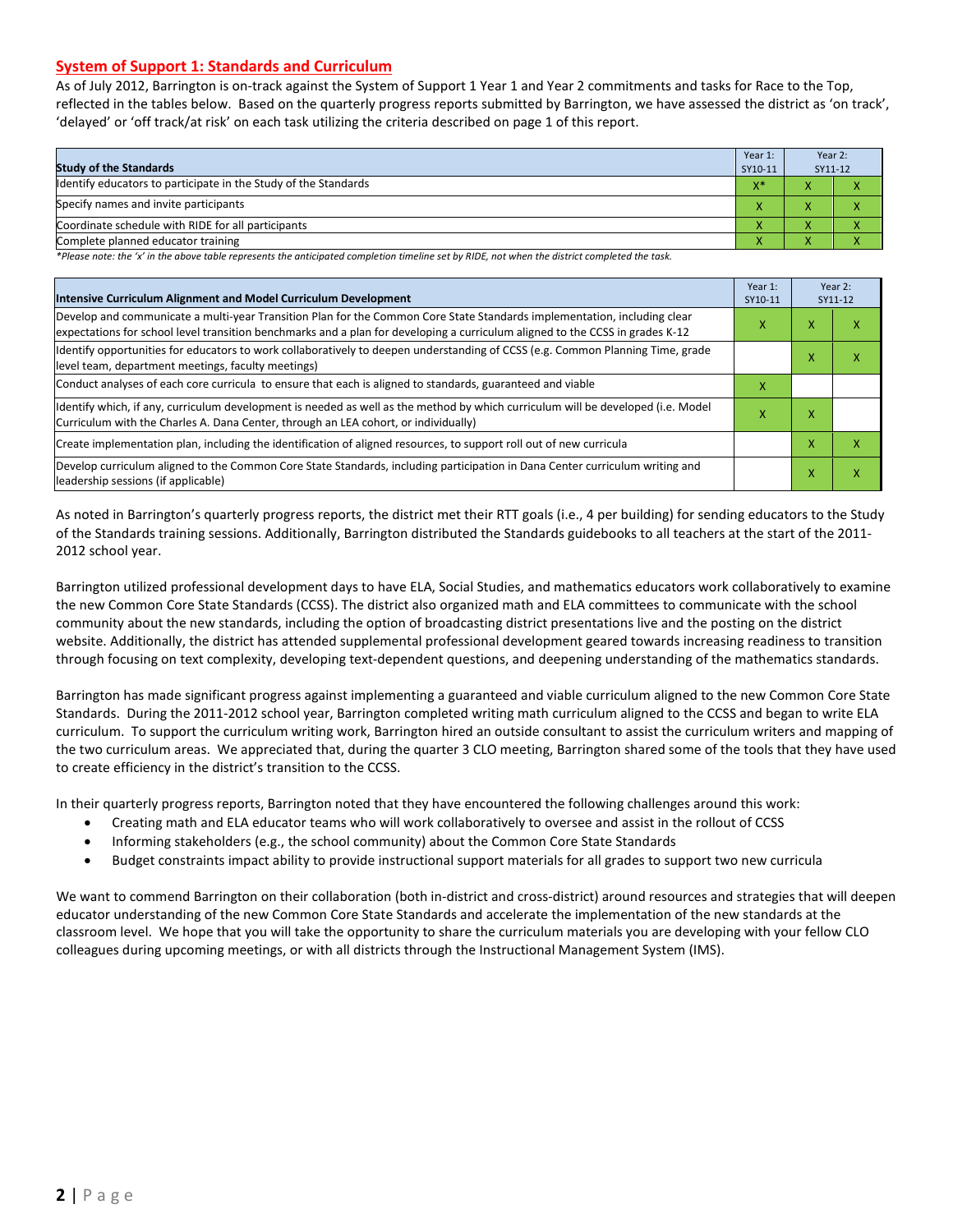#### **System of Support 2: Instructional Improvement Systems**

As of July 2012, Barrington is on-track against the System of Supports 2 Year 1 and 2 commitments and tasks for Race to the Top. Thus far, Barrington has reported that they intend to partially implement the Formative Assessment online professional development modules and registered to attend facilitator orientation. Additionally, the district plans to partially implement the Interim Assessments and has registered for training on the administration and scoring of the Interim Assessments, which will take place in fall 2012.

RIDE wants to thank Barrington for their participation in the 'data use' focus groups, which helped shape RIDE's content development and implementation planning for that project. The district's participation in the RIDE data team meetings also helped shape this work. Barrington is engaging school data leadership teams in the 'Data Use' professional development series starting in August 2012 and running through the remaining school year, and has confirmed logistics with RIDE for the initial sessions.

Additionally, the district has attended training sessions on the Instructional Management System (IMS) Primary (Pinnacle) and RtI (Exceed) platforms. In the upcoming weeks, RIDE will be providing refresher trainings on all components of the IMS. We encourage all districts that plan to implement the IMS during the upcoming school year to consider sending applicable staff members to those sessions.

RIDE would like to remind the district that several crucial configuration steps that must be taken before the district can implement the RTT data systems (including the IMS and Educator Performance and Support System (EPSS)). Additionally, some functionality in the IMS is dependent upon the timely submission of Teacher-Course-Student data. For questions or concerns, contac[t helpdesk@RIDE.ri.gov](mailto:helpdesk@RIDE.ri.gov)

In the upcoming CLO sessions, we look forward to hearing about the successes and challenges that Barrington has encountered while implementing these systems, as well as the district's progress around building teacher engagement in the various IMS tools and resources. Additionally, for those participating in the 'Data Use' professional development, we would be interested in hearing some of the strategies that Barrington has learned regarding deepening collaboration around data and using data to change instructional outcomes.

| <b>Formative Assessment Online Professional Development Modules</b>                                                                                                                                      | Year 1:<br>SY10-11 | Year 2:<br>SY11-12 |  |
|----------------------------------------------------------------------------------------------------------------------------------------------------------------------------------------------------------|--------------------|--------------------|--|
| Create multivear plan for implementation of formative assessment PD modules, including the process and timelines by which all<br>educators will participate in the formative assessment training modules |                    |                    |  |
| Ildentify facilitators who will support the implementation of formative assessment practices in daily instruction                                                                                        |                    |                    |  |

| <b>Instructional Management System (IMS)</b>                                                                                                                                                                                           | Year 1:<br>SY10-11 |   | Year 2:<br>SY11-12 |
|----------------------------------------------------------------------------------------------------------------------------------------------------------------------------------------------------------------------------------------|--------------------|---|--------------------|
| Designate an LEA data steward to support decision making around data collections and systems implementation and to provide input<br>and feedback on data initiatives through designated representatives<br><b>LEA Data</b><br>Steward  |                    | x |                    |
| Maintain data quality standards of local student information systems and upload local assessment data and program information as<br>required by RIDE in a timely manner                                                                | x                  | x |                    |
| Review the RIDE IMS Training Plan and develop a multiyear training and implementation plan to provide all educators with access<br>and training on the system                                                                          |                    |   |                    |
| Based on IMS Training Plan guidance, register and attend training for Administrative Users (i.e. users who will maintain and configure<br>both the Primary IMS and RtI Module) and LEA Trainers (i.e. staff to be trained as trainers) |                    |   |                    |
| Following RIDE training, LEA Administrative Users and LEA Trainers configure the IMS for educator use and to provide end users with<br>access and training needed to utilize the IMS for daily activities                              |                    |   | х                  |

| 'Data Use' Professional Development                                                                                                                                                                                                                                                     | Year 1:<br>SY10-11 | Year 2:<br>SY11-12 |
|-----------------------------------------------------------------------------------------------------------------------------------------------------------------------------------------------------------------------------------------------------------------------------------------|--------------------|--------------------|
| Complete a needs assessment survey indicating the use of and collaboration around data within schools and across the LEA                                                                                                                                                                |                    |                    |
| Based on RIDE implementation plan, determine the timing (i.e. Year 1, Year 2, or staggered across Year 1 and Year 2) of LEA<br>participation in 'Data Use' Professional Development and provide RIDE with the schools that will participate in Year 1 and/or Year 2<br>training cohorts |                    |                    |
| In coordination with RIDE, select 'Data Use' training dates for each cohort of schools, as applicable                                                                                                                                                                                   |                    | Year 1             |
| Identify and provide RIDE with the leadership team members from each school who will participate in the Year 1 and/or Year 2<br>training cohorts, as applicable                                                                                                                         |                    | Year 1             |

*\* Please note that, for this project, 'year 1' refers to cohort 1 taking place during the 2012-2013 school year, and 'year 2' refers to cohort 2 taking place during the 2013-2014 school year.*

| <b>Interim Assessments</b>                                                                                                                                                              | Year 1:<br>SY10-11 | Year 2:<br>SY11-12 |
|-----------------------------------------------------------------------------------------------------------------------------------------------------------------------------------------|--------------------|--------------------|
| Identify method by which all educators will have access to interim assessments                                                                                                          |                    |                    |
| Develop timeline for training of all educators in the use of interim assessments utilizing train-the-trainer model                                                                      |                    |                    |
| Develop protocols or expectations regarding the use of interim assessment to inform instruction including timelines for<br>administration and process for scoring and reporting results |                    |                    |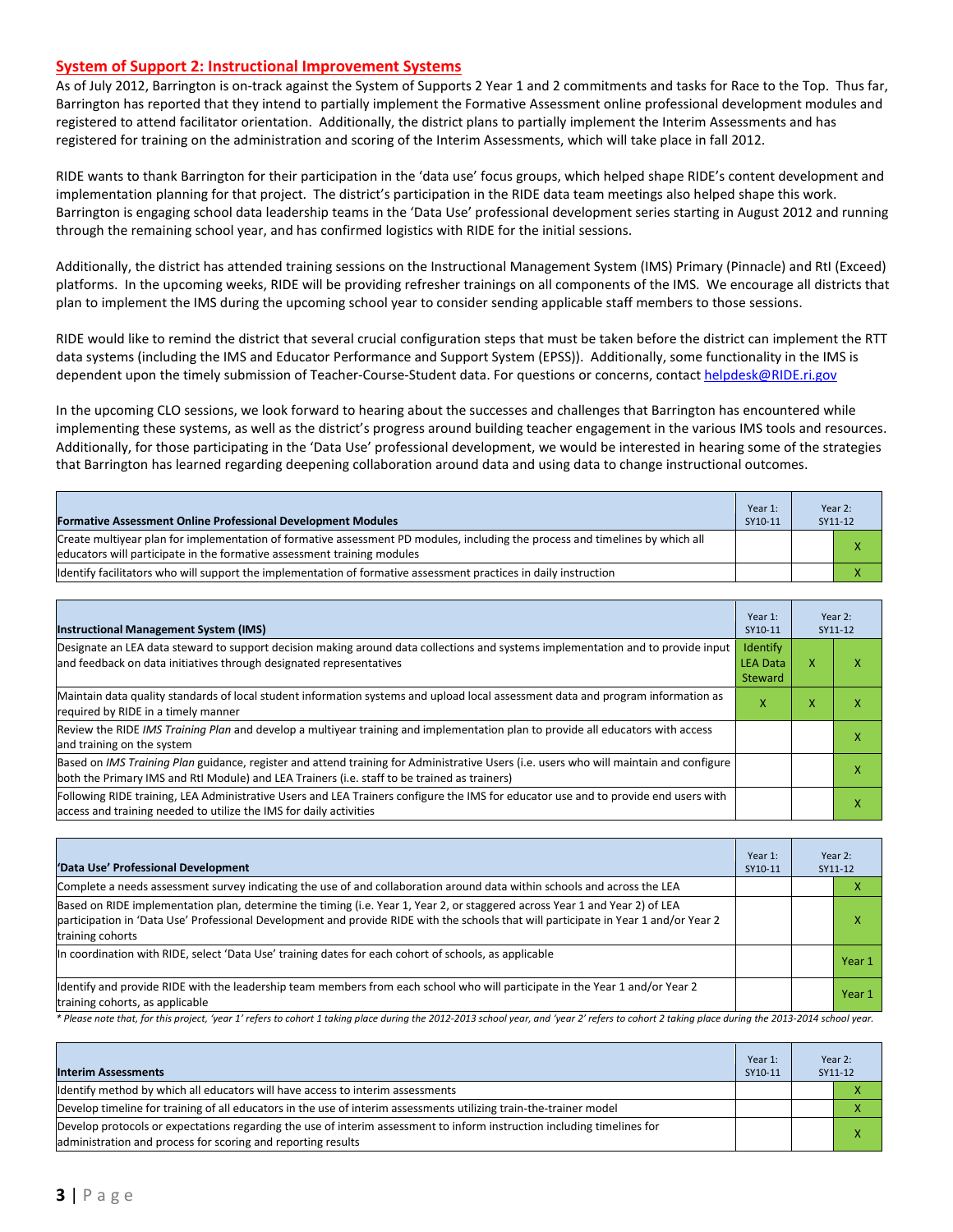#### **System of Support 3: Educator Effectiveness**

As of July 2012, Barrington is on-track against the System of Support 3 Year 1 and 2 commitments and tasks for Race to the Top.

| <b>Educator Evaluation</b>                                                                                                                                                                            |   |   | Year 2:<br>SY11-12 |
|-------------------------------------------------------------------------------------------------------------------------------------------------------------------------------------------------------|---|---|--------------------|
| Participate in educator evaluation model design, development and refinement feedback opportunities.                                                                                                   | x | X | x                  |
| Identify District Evaluation Committee members, responsible for monitoring the implementation of the system and providing<br>recommendations to LEA leadership teams.                                 | X | X | x                  |
| Participate in field testing to support RI Model development                                                                                                                                          | x |   |                    |
| Identify individuals who will serve as primary and, if applicable, secondary/complementary evaluators                                                                                                 | x |   | x                  |
| Send all required evaluators to RIDE-provided evaluator training on model; Send evaluators and system administrators to training on<br>the Educator Performance Support System (EPSS) data system     | X | X | х                  |
| Examine LEA Policies and Contracts for Challenges; where applicable, consider memorandums of understanding or contract renewal<br>language which will support district implementation of evaluations. |   | X | X                  |
| Create a plan for the appropriate use of funds to support implementation of educator evaluation system.                                                                                               |   |   | x                  |
| Complete required RI Model components of educators and building administrator evaluations.                                                                                                            |   |   | x                  |
| Submit evaluation data and documentation (e.g. component and summative level ratings, verified rosters); provide other requested<br>linformation to support RIDE research and system improvement.     |   |   | х                  |

Based on their quarterly progress reports, Barrington has implemented all components of the Rhode Island Model for teacher and building administrator evaluations. Barrington has not yet submitted summative ratings to RIDE.

RIDE has appreciated Barrington's collaboration and thought partnership around the development and refinement of educator evaluation processes. Through their participation in advisory committees, RIDE has received valuable feedback on model refinement and the cyclical evaluation process. We hope that this additional level of participation has been as beneficial to the district as it has been to RIDE. Additionally, we appreciate that, during the quarter 3 CLO meeting, Barrington shared the structures and processes they put in place to support the evaluation process.

To support teacher understanding of the evaluation process, Barrington created a District Evaluation Committee (composed of teachers, support personnel, principals, central office staff, and union reps) which has been submitted to RIDE and, during the school year, the committee worked to clarify the definition of 'contributing educator'. The RI Model Educator Evaluation guidebooks were distributed to all teachers at the beginning of the 2011-2012 school year. Additionally, Barrington's technology director created a teacher evaluation website where teachers could access all evaluation resources and documents. The district also created a mechanism in their student information system (Aspen) to track the evaluation status, and to store evaluation documents electronically. Finally, the administrative team met weekly to discuss the evaluation system and to maintain consistency across schools.

Evaluators from Barrington attended all training modules offered by RIDE during the 2011-2012 school year, and evaluators from the LEA also attended the summer 2012 training Academies. We want to remind the LEA that, in addition the Academy training, all personnel responsible for evaluating teachers and building administrators must attend two half-days of additional professional development taking place over the 2012-2013 school year as well as online observation practice. Personnel responsible for evaluating both teachers and building administrators are only required to attend professional development and training for teacher evaluators (e.g., the *Academy for Personnel Evaluating Teachers)*.

In their quarterly progress reports, Barrington noted that they have encountered the following challenges around this work:

- Limitations on individuals who can assist with the implementation of the evaluation process
- Definition of who is the contributing educator to each area, despite the development of a new policy

We hope that Barrington continues to share the strategies and resources they are using to support their evaluation process during the upcoming CLO meetings.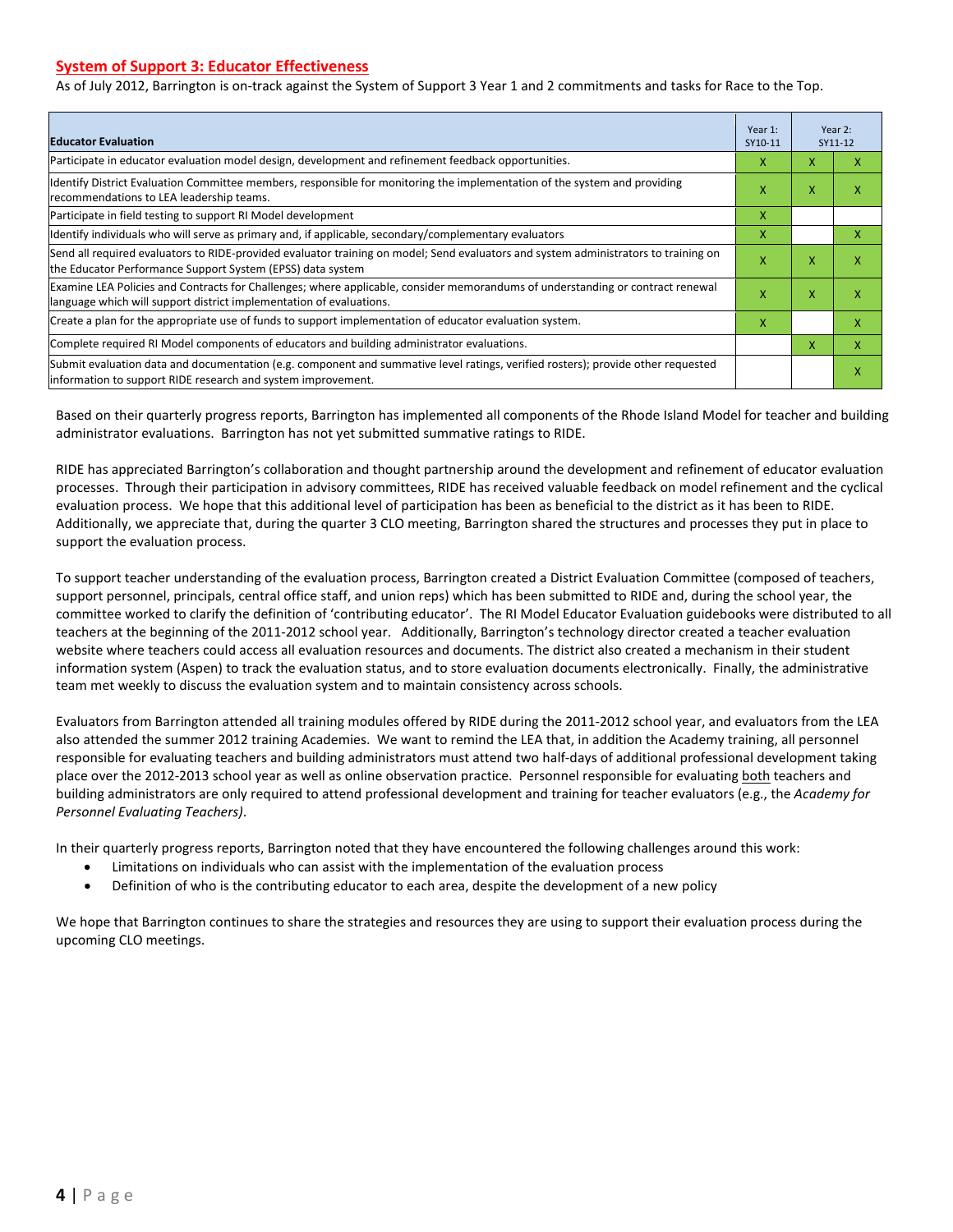#### **System of Support 4: Human Capital Development**

As of July 2012, Barrington is on-track against the System of Support 4 Year 1 and 2 commitments and tasks for Race to the Top.

|                                                                                              | Year 1: |              | Year 2: |
|----------------------------------------------------------------------------------------------|---------|--------------|---------|
| <b>Recruitment (SchoolSpring)</b>                                                            | SY10-11 |              | SY11-12 |
| Provide RIDE with feedback on the desired functionality of a state-wide recruitment platform |         |              |         |
| Attend orientation sessions with selected vendor and train relevant personnel as needed      |         |              |         |
| (Post open positions using the state-wide Recruitment Platform (SchoolSpring)                |         | $\mathbf{v}$ |         |

| <b>Beginning Teacher Induction</b>                                                                                                                                            | Year 1:<br>SY10-11 |                | Year 2:<br>SY11-12 |
|-------------------------------------------------------------------------------------------------------------------------------------------------------------------------------|--------------------|----------------|--------------------|
| Provide RIDE with feedback around the proposed design of the Induction Coach program                                                                                          | X                  |                |                    |
| If applicable, recommend potential Induction Coaches to RIDE                                                                                                                  | X                  |                |                    |
| Review and revise hiring policies, timelines and processes in order to support appropriate and timely projections for anticipated hires<br>requiring induction coach services |                    |                | ⋏                  |
| Provide RIDE with list of beginning teachers who will receive Induction Coach support in a timely manner in order to ensure that all<br>beginning teachers have coaching      |                    |                | ⋏                  |
| Participate in RIDE-provided information opportunities in order to learn about induction coach program                                                                        | x                  | $\overline{ }$ | ⋏                  |

In preparation for the 2012-2013 school year, Barrington continued their utilization of the SchoolSpring recruitment platform to recruit for open positions.

During the 2011-2012 school year, Barrington had 8 beginning teachers who were supported by RIDE induction coaches. Two Barrington teachers were released by the district as Induction Coaches. As reported in the quarterly progress reports, the district found that this communication and trust were major factors in the successful implementation of the induction program. In their quarterly progress report, Barrington noted that as the year progressed, new teachers felt the program had a positive impact.

In their quarterly progress report, Barrington noted that they have encountered the following challenges around this work:

• Teacher preparation periods are being used for teacher and coach sessions

In the upcoming CLO sessions, RIDE looks forward to engaging in a deeper conversation around the revisions that Barrington and other LEAs have made to their hiring policies, timelines and processes in order to support broader human capital initiatives including recruitment of highly qualified and diverse candidates and providing data-driven induction support to beginning teachers.

The contents of this report were developed under a Race to the Top grant from the U.S. Department of Education. However, those contents do not necessarily represent the policy of the U.S. Department of Education, and you should not assume endorsement by the Federal Government.